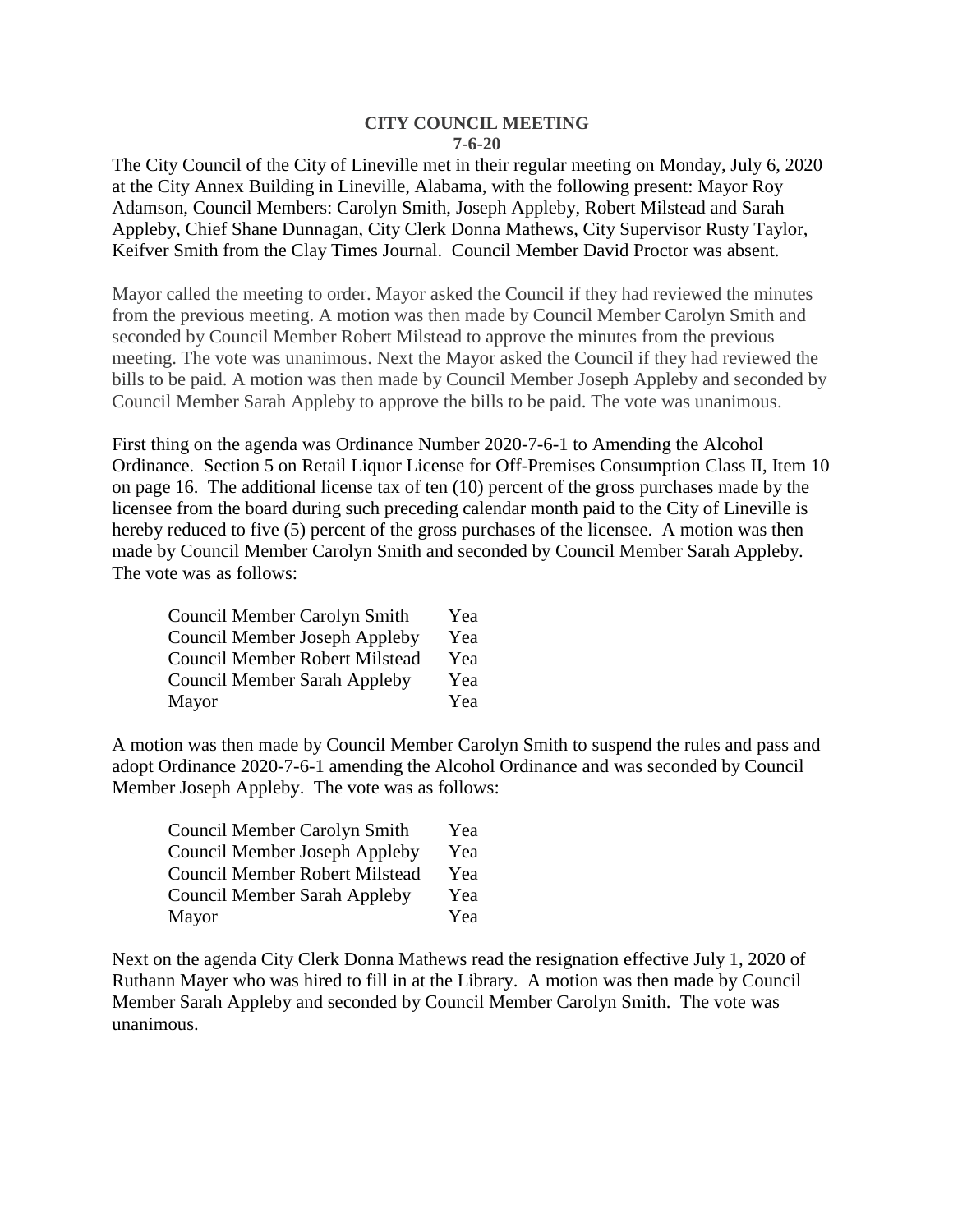City Clerk Donna Mathews also read the resignation of Karen Dyer who serves on the Library Board to be effective June 29, 2020. A motion was then made by Council Member Robert Milstead and seconded by Council Member Sarah Appleby. The vote was unanimous.

Chief Shane Dunnagan to the Council to hire Jason Dutton as a Patrol Officer. He is 44 years of age and currently resides in Wedowee. He will have to do an 80 hour refresher course to get his law enforcement hours up to standard. A motion was then made by Council Member Joseph Appleby and seconded by Council Member Robert Milstead to hire Jason Dutton as a full time officer. The vote was unanimous.

Next on the agenda was to reaffirm Ordinance 1996-6-3-1 setting the qualifying fees at \$50.00. A motion to reaffirm Ordinance 1996-6-3-1 was then made by Council Member Carolyn Smith and seconded by Council Member Sarah Appleby. The vote was unanimous.

Next on the agenda was to reaffirm Ordinance 2008-6-16-1 establishing City Hall as the Absentee voting site. A motion to reaffirm Ordinance 2008-6-16-1 was then made by Council Member Robert Milstead and seconded by Council Member Carolyn Smith. The vote was unanimous.

Next on the agenda was to reaffirm Ordinance 2016-2-1-2 establishing the use of electronic voting devices. A motion to reaffirm Ordinance 2016-2-1-2 was then made by Council Member Joseph Appleby and seconded by Council Member Robert Milstead. The vote was unanimous.

Next on the agenda was to reaffirm Ordinance 2017-1-17-1 establishing the Senior Center at 371 Griffin Avenue as the voting site for the upcoming Municipal election. A motion to reaffirm Ordinance 2017-1-17-1 was then made by Council Member Carolyn Smith and seconded by Council Member Joseph Appleby. The vote was unanimous.

Mayor Adamson had a few reminders such as the Notice of Election was posted and had run in the paper the week of July 2, 2020; Qualifying begins July 7, 2020 and ends July 21, 2020 at 5:00 p.m. and last we have closed the playground and picnic areas again in the park due to the COVID zone we are in now.

City Supervisor Rusty Taylor advised the Council that the City will have to hire a Structural Engineer to inspect the buildings for destruction downtown because of the common walls. We cannot do specs without an Engineer. The cost will be approximately \$3000.00. A motion was then made to give Rusty the authority to find an Engineer by Council Member Robert Milstead and seconded by Council Member Carolyn Smith. The vote was unanimous.

City Supervisor Rusty Taylor said that 2 of the 4 teams that went ahead and played baseball have already stopped due to COVID and as of right now Soccer is on hold.

Council Member Carolyn Smith said that the tree near the church below Post Office on Highway 49 is about to fall. Rusty told her it is on State ROW and he will contact the state again about the tree.